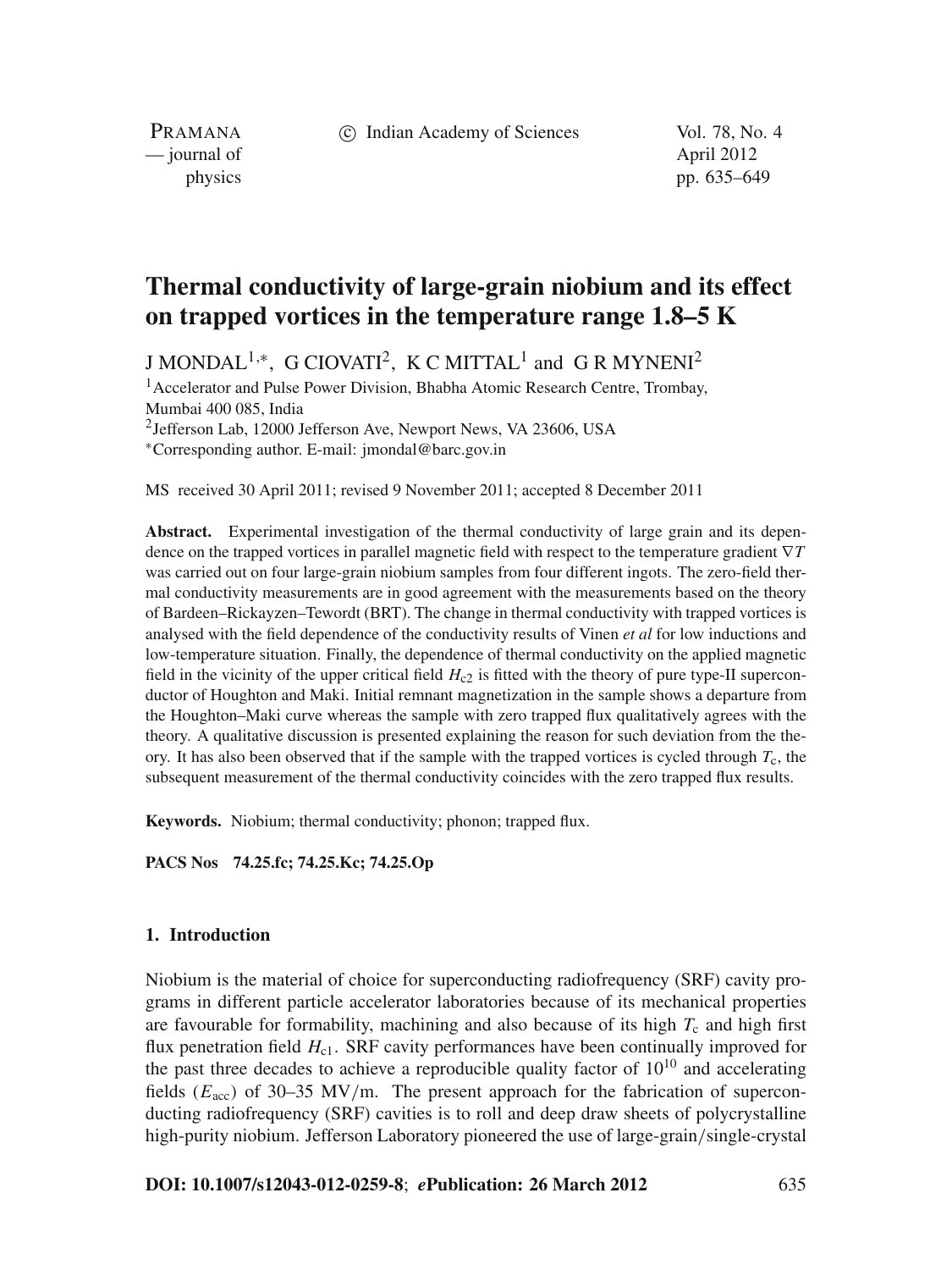Nb directly sliced from an ingot for the fabrication of single-crystal high-purity Nb SRF cavities [1]. The large-grain/single-crystal niobium has several potential advantages over the polycrystalline niobium as discussed in ref. [2] and has become a viable alternative to the standard fine grain (ASTM grain size  $> 6$ ), high purity (RRR  $\geq 250$ ) niobium for the fabrication of high-performance SRF cavities for particle accelerators. A cavity made of large-grain or single-crystal niobium operating below 2 K may have a better thermal stability due to the reduction of phonon scattering by grain boundaries (causing the so-called 'phonon peak'). Many measurements have shown that the scattering of phonons and electrons with the fluxoids decreases the observed thermal conductivity [3,4]. For instance, at low temperature  $(T \ll T_c)$ , for niobium between the temperature  $3-1.8$  K,  $K_{ph}$  montonically increases due to the decrease of scattering of phonons with the electrons because of the electron decoupling resulting from the condensation into Cooper pairs. The thermal conductivity in the mixed state, have been measured in previous studies [3–7]. They showed that with the increasing magnetic field in the mixed state, more and more fluxoids enter the superconductor and as a result both electron and phonon mean-free paths (mfp) decrease. This article presents results on the thermal conductivity measurement of large-grain niobium in the Meissner state and in the mixed state in the temperature range 1.8–5 K and for magnetic fields up to the surface critical field,  $H<sub>c3</sub>$ . Also the effect of initial trapped vortices on the Meissner and mixed state conductivity of type-II superconductor is studied here. The results show that when the sample is cycled through *T*c, with no external field applied, the sample re-gain the Meissner state and the thermal conductivity has the same value as with no trapped flux. The zero-field thermal conductivity data have been fitted with the semiempirical parametrization of Koechlin and Bonin [8]. The results for the specimen with the trapped vortices are interpreted with phonon-vortex scattering, using the qualitative model of Vinen *et al* [4]. The thermal conductivity as a function of *B* in the mixed state is analysed using the Houghton–Maki theory [9].

## **2. Experimental set-up**

### 2.1 *System design*

A system to measure the magnetization curve and the thermal conductivity of the cylindrical sample rod of 6 mm diameter and 120 mm length was designed and built. Figure 1 shows a schematic of the system and the picture of the sample rod. A heater made with constantan wire glued on a Cu block with epoxy is clamped near the base of the sample. Two calibrated Cernox resistors are soldered with indium on two small Cu blocks which are clamped to the rod at a distance of about 40 mm. A pickup coil  $\ll$  200 turns, 0.29 mm diameter Cu wire) is inserted in the middle of the sample, between the two Cernox resistors. The sample is clamped on a Cu block which is inserted in a copper tube and sealed with indium wire. A stainless steel  $2\frac{3}{4}$  Conflat flange was brazed on the other end of the tube. The tube is bolted to a 'T' section where a flange with feed-through connectors is bolted on the side. The assembly is bolted to the vacuum line on a vertical test stand (the pressure in the Cu tube is  $\lt 10-5$  mbar at 4.3 K). Some heat shields are inserted in the vacuum line to minimize radiation losses. A superconducting magnet up to  $1 \text{ T } (0.1\%)$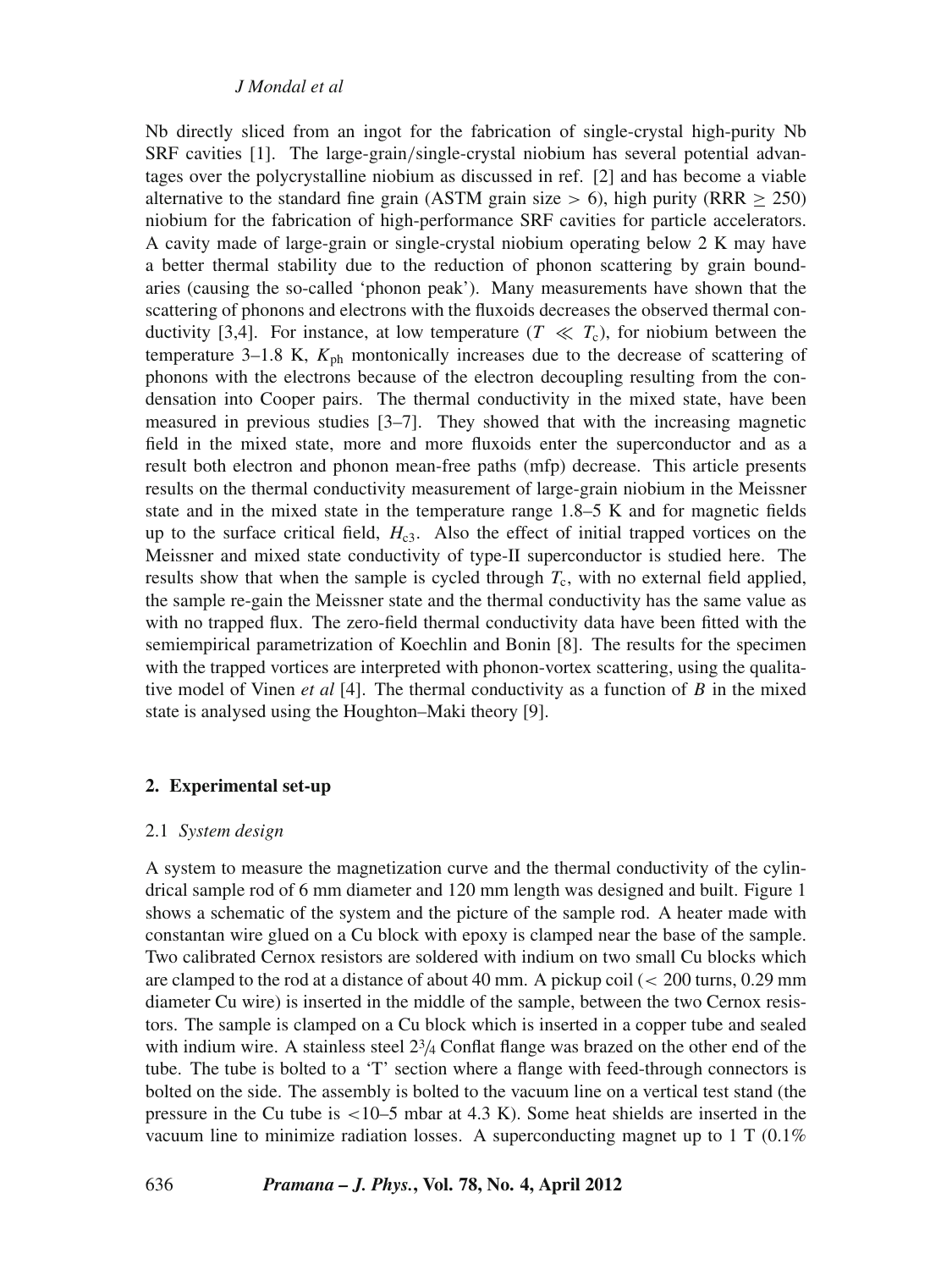*Thermal conducti*v*ity of large-grain niobium*



**Figure 1.** Schematic of the system for measuring the superconducting properties of the sample and a picture of the sample rod.

field homogeneity over the sample length) made by cryomagnetics surrounds the Cu tube carrying the sample.

# 2.2 *Measurement methods*

The thermal conductivity as a function of the average temperature of the sample is calculated using Fourier's law where the power supplied to the heater, *P*, the temperature difference,  $\Delta T$ , the distance *d* between the two Cernox, and the cross-sectional area of the sample *A* are measured:

$$
K = \frac{P}{\Delta T} \frac{d}{A}.\tag{1}
$$

The heater power and the sample temperature are controlled with a LakeShore 332 Temperature Controller.

The magnetization of the sample as a function of the applied field is obtained by linearly ramping the current in the superconducting magnet (the field-to-current ratio is  $12.9 \text{ mT/A}$ ) at a rate of about 0.1 A/s while measuring the voltage from the pick-up coil with a Keithley 2182 nanovoltmeter. The magnetization is calculated using the following formula [10]:

$$
M(B_a) = \frac{-1}{1 - N_{\rm D}} \int_0^{B_a} \frac{V(B'_a) - V_{\rm n}}{V_{\rm s} - V_{\rm n}} dB'_a,\tag{2}
$$

where  $V_n$  and  $V_s$  are the voltages in the normal and superconducting state respectively and *N*<sub>D</sub> is the demagnetization factor, estimated to be about 0.007 for our samples. A Power

*Pramana – J. Phys.***, Vol. 78, No. 4, April 2012** 637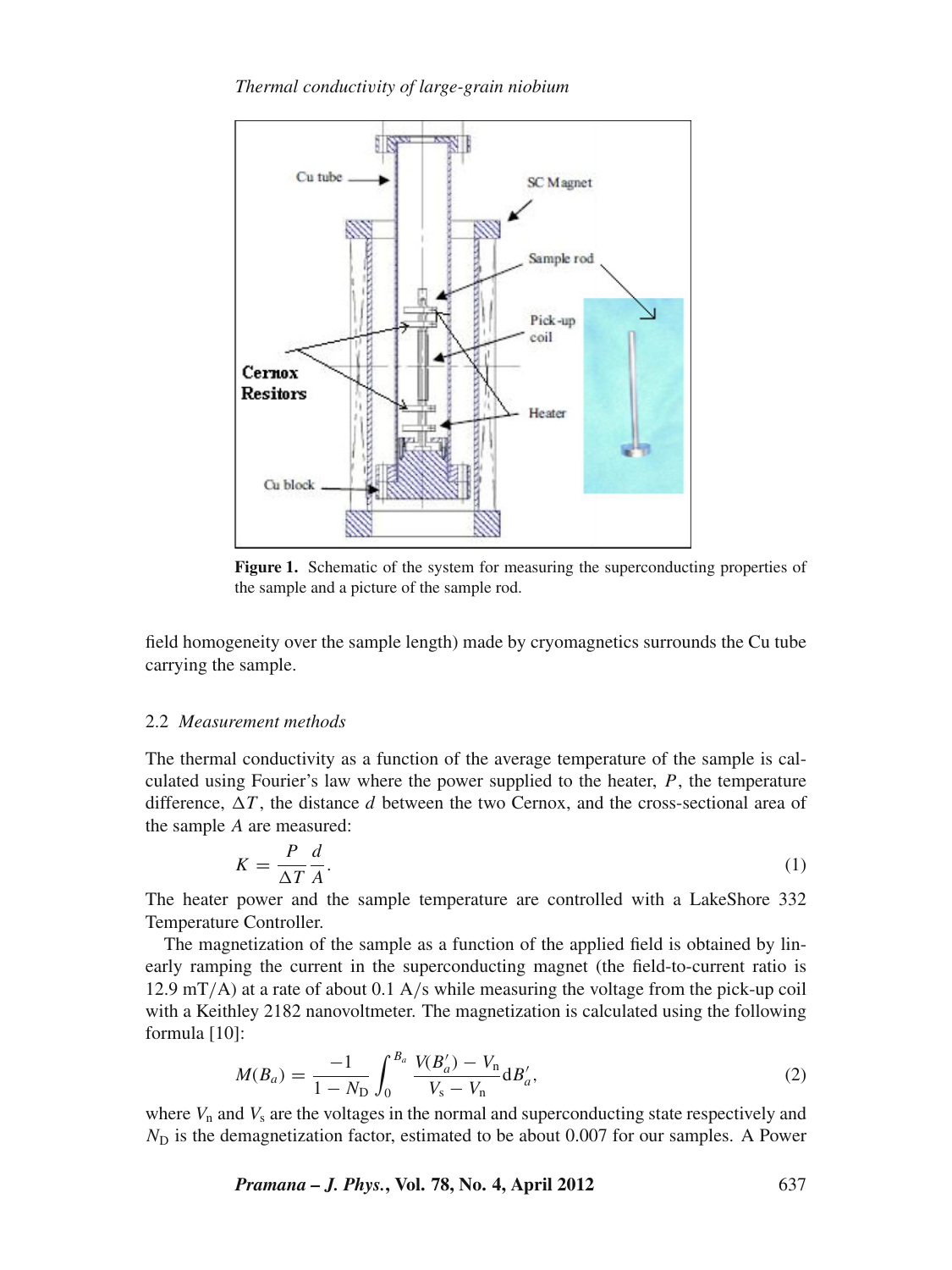

**Figure 2.** Critical magnetic field as a function of temperature measured on an indium rod of 99.99% purity. The solid line is a least-square fit with eq. (3).

Ten power supply (0–10 V, 0–100 A) controlled by an American Magnetics 412 Programmer, remotely controlled by a PC, provides current to the superconducting solenoid. For calibration purposes, we also measured the critical field  $B<sub>c</sub>$  as a function of temperature for an indium rod (99.99% purity) made by melting indium in a stainless steel mold. The data, showed in figure 2, are fitted with the classical formula

$$
B_{c}(T) = B_{c}(0) \left( 1 - \frac{T^{2}}{T_{c}^{2}} \right)
$$
 (3)

and resulted in  $T_c = 3.35 \pm 0.03$  K and  $B_c(0) = 27 \pm 2$  mT, are in good agreement with the published data [11].

## **3. Zero-field temperature dependence of the thermal conductivity**

The thermal conductivity *K* is the sum of contributions from electrons and phonons,  $K =$  $K_{\text{es}} + K_{\text{latt}}$ . The electron heat conduction in the superconducting state is reduced because the electrons which have condensed into Cooper pairs do not contribute to any disorder or entropy transport any more. The remaining fraction of electrons which contribute to heat transport decreases exponentially with decreasing temperature. According to BRT theory [8,12],

$$
\frac{K_{\rm es}}{K_{\rm en}} = R(y), \quad R(y) \le 1,\tag{4}
$$

where

$$
R(y) = (f(0))^{-1} [f(-y) + y \ln(1 + \exp(-y)) + y^2 / (2 (1 + \exp(y)))]
$$

and

$$
y = \frac{\Delta(T)}{K_{\rm B}T} = \left(\frac{\Delta(T)}{K_{\rm B}T_{\rm c}}\right)\left(\frac{T_{\rm c}}{T}\right).
$$

The approximation  $y \cong \alpha T_c/T$  is valid if  $T/T_c \leq 0.6$ . Finally  $f(-y)$  is defined as

$$
f(-y) = \int_0^\infty \frac{z \, dz}{1 + \exp(z + y)},
$$
 with  $f(0) = \pi^2/12.$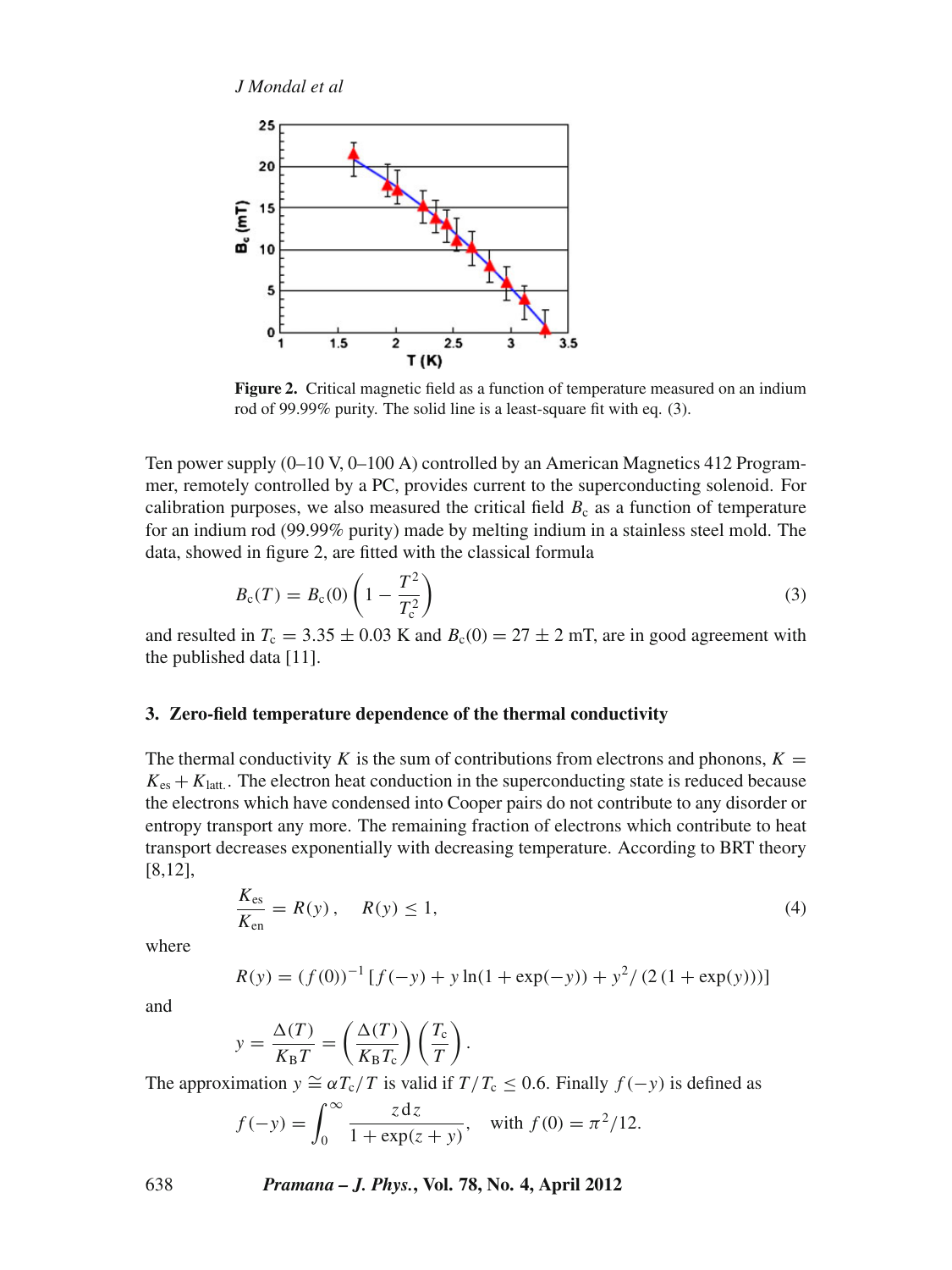

**Figure 3.** The ratio of  $K_{\text{es}}/K_{\text{en}} = R(y)$  as a function of reduced temperature,  $T/T_c = \alpha/y$  (within the experimental temperature range).

Here,  $T_c$  is the critical temperature of the superconductor,  $\Delta(T)$  is the superconductor energy gap and  $\alpha \approx 1.76$  in the BCS theory, but may take values in the range 1.75  $\leq$  $\alpha \leq 1.95$  because of strong coupling effects. The ratio  $K_{\text{es}}/K_{\text{en}} = R(y)$  is plotted as a function of  $T/T_c$  taking  $\alpha \approx 1.76$  in figure 3 within the experimental temperature range 1.8–5 K used in our experiments.

The lattice thermal conductivity is limited by the different scattering mechanisms of phonons with point defects, dislocations (line defects), grain boundaries, sample walls and electrons. The general expression for lattice conductivity is  $K_{\text{latt.}} = \frac{1}{3}C_{\text{v}} \cdot v^2 \cdot \tau$ where  $1/\tau$  is the total scattering rate of phonons from different scattering mechanisms,  $C_v$  is the specific heat per unit volume and v is the average velocity of the carriers of thermal energy. The resultant lattice thermal conductivity, taking into account the phonon scattering by the electrons and by the crystal boundaries, is given by

$$
K_{\text{latt.,s}} \cong \left[\frac{1}{\exp(y)DT^2} + \frac{1}{Bl_{\text{ph}}T^3}\right]^{-1},\tag{5}
$$

where *D* and *B* are two constants and  $l_{\text{ph}}$  is the phonon mean-free path and for our largegrain niobium sample it is the smallest sample dimension as the grain size of the sample is bigger than the diameter of the sample rod. The total heat conductivity of the superconducting metal is obtained by adding the electron term  $K_{\rm es}(T)$  and the lattice term  $K_{\text{latt,s}}(T)$ . This of course is valid for temperatures *T* lower than the critical temperature, because  $y = \Delta(T)/K_B T$  is defined only in this domain,

$$
K_{\rm s}(T) \cong R(y) \left[ \frac{\rho_{295\,\text{K}}}{L \cdot \text{RRR} \cdot T} + A \cdot T^2 \right]^{-1} + \left[ \frac{1}{\exp(y)DT^2} + \frac{1}{BIT^3} \right]^{-1}, \tag{6}
$$

where *L* is the Lorentz constant, *A* is the coefficient of momentum exchange with lattice vibrations, *D* is the coefficient of momentum exchange with the normal electrons and *B* is a constant which depends on the material and mechanism of scattering. In order to obtain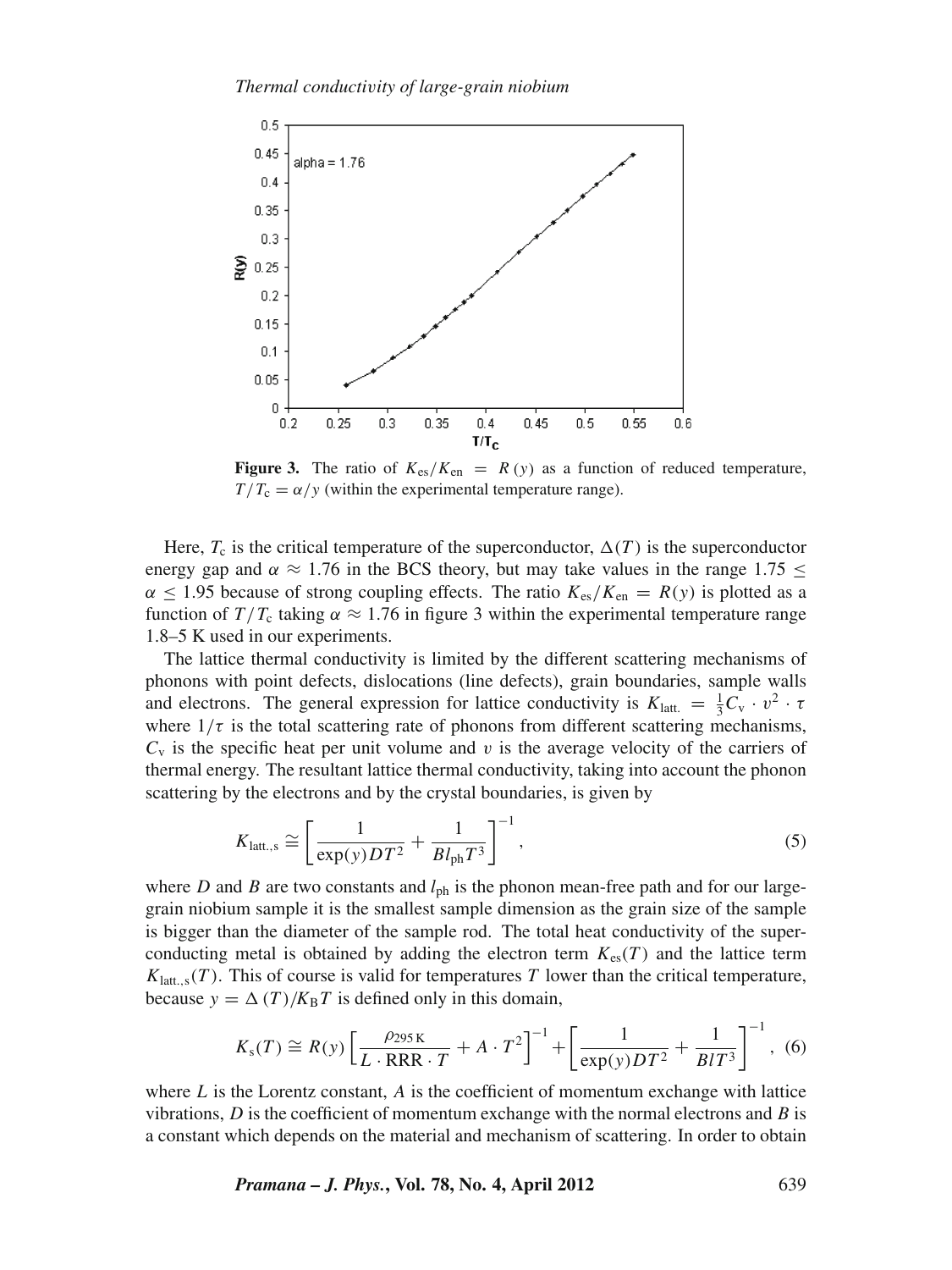$K_s(T)$  using this model, it is necessary to give experimental values to three variables: temperature *T*, residual resistivity ratio RRR and the phonon mean-free path  $l_{\rm ph}$ . On the other hand, the theoretical parameters  $A$ ,  $L$ ,  $\alpha$ ,  $B$  and  $D$  are obtained by fitting these five parameters to the experimental results. The RRR value is generally determined by the well-known relationship established by Padamsee *et al* [13], RRR =  $4K_{s,4,2,K}$ . But to determine the RRR value in our studies we have measured the thermal conductivity at 4.2 K in normal ( $K_{en}$ ) and superconducting states ( $K_{es}$ ) and then used the following procedure to have the correct value of the measured RRR. The standard formula of RRR is replaced by RRR =  $\delta K_{s,4.2 \text{ K}}$ , where  $\delta$  is defined by  $\delta = \rho_{295 \text{ K}}/R(y)LT$ . To calculate the RRR value we take  $\rho_{295\,\text{K}} = 1.44 \times 10^{-7} \, \Omega \cdot \text{m}$ ,  $L = 2.45 \times 10^{-8} \, \text{W K}^{-2}$ ,  $T = 4.2 \, \text{K}$ and  $R(y)$  is experimentally determined using eq. (4). It is found that  $\delta = 4.7$  for BCP cleaned samples whereas for the heat treated samples it varied from 4.2 to 4.5.

Figures 4 and 5 show experimental thermal conductivity measurement data for four different samples named A0, B0, C0 and D0 in figure 4 and A1, B1, C1 and D1 in figure 5. The corresponding RRR values are shown in the insets of figures 4 and 5. The samples A0, B0, C0 and D0 are degreased ultrasonically after the EDM wire cut and then about 180  $\mu$ m are etched away from all the samples surfaces by buffered chemical polishing (BCP – 1 : 1 : 1,  $HF+HNO<sub>3</sub>+H<sub>3</sub>PO<sub>4</sub>$ ). After the first set of measurements, all the samples are degassed in a vacuum furnace at 600<sup>°</sup>C for 10 h in a vacuum better than  $10^{-6}$  Torr. Then a light BCP (1(HF) : 1(HNO<sub>3</sub>) :  $2(H_3PO_4)$ ) is carried out on all the heat treated samples to remove about 20  $\mu$ m. This set of samples is named A1, B1, C1 and D1 respectively. The experimental curves are fitted with the above model taking  $L = 2.45 \times 10^{-8}$  W K<sup>-2</sup> and the theoretical parameters  $A$ ,  $\alpha$ ,  $B$  and  $D$  obtained from the fitting curves are listed in table 1.



**Figure 4.** Experimental thermal conductivity data for 180  $\mu$ m buffered chemical polished niobium samples from four different ingots. Solid lines are the fitting curves.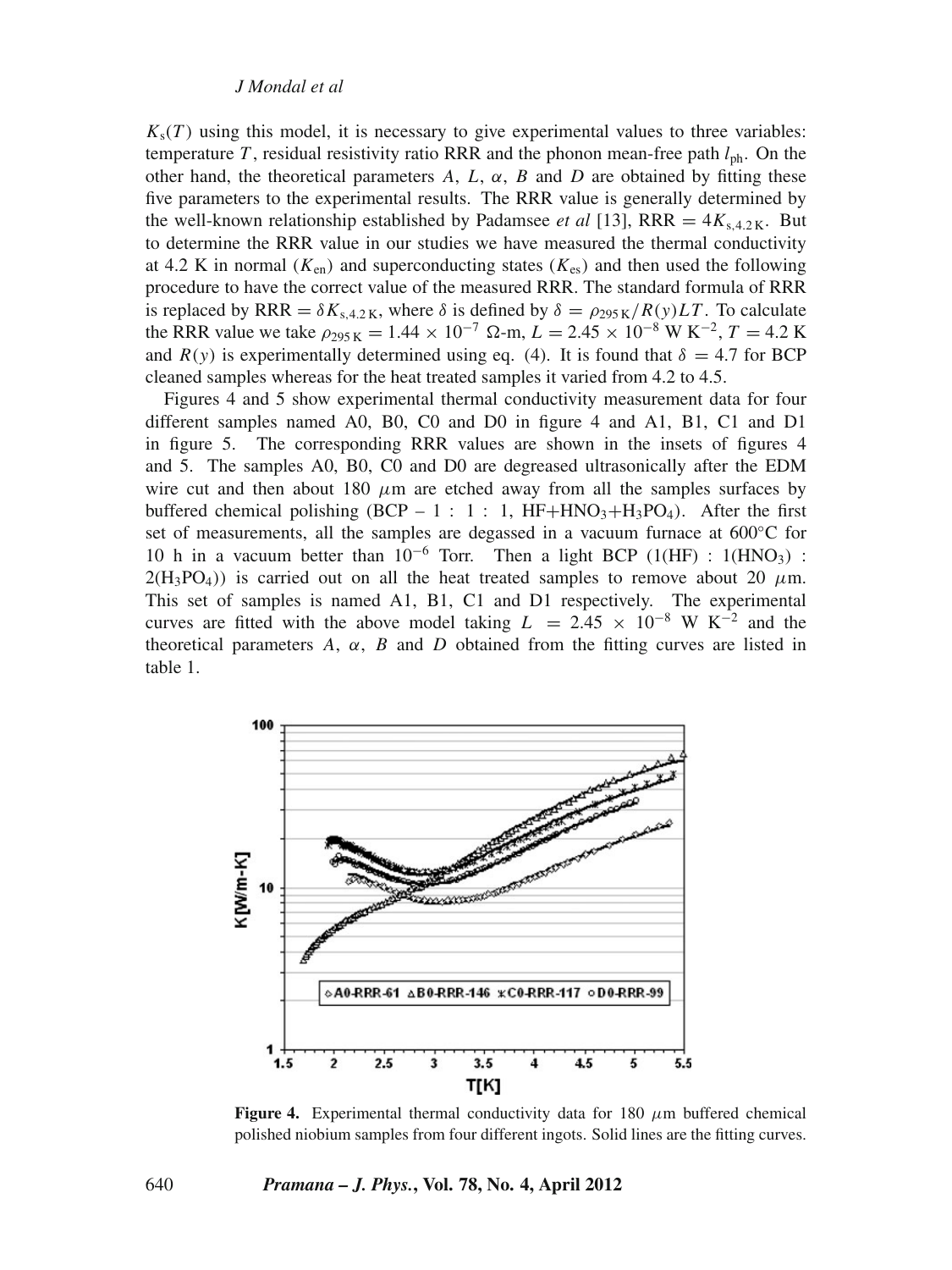

**Figure 5.** Experimental thermal conductivity data for 600◦C heat treated niobium samples from four different ingots. Solid lines are the fitting curves.

The resultant error in *K* calculation is  $\langle (\Delta K/K)^2 \rangle^{1/2} \cong 6\%$ . The experimental fit parameters are in good agreement with theoretical parameters reported in ref. [8]. Table 1 shows that the BCS gap parameter  $\alpha$  does not change in all four samples before and after the  $600\degree$ C degassing. The  $600\degree$ C, 10 h degassing is given to remove interstitial hydrogen and for mechanical stress relaxation. Thus  $600^{\circ}$ C degassing has no effect on the BCS electron–phonon coupling constant,  $\lambda \sim N(\varepsilon_F) \cdot V$ , where  $N(\varepsilon_F)$  is the density of states for normal electrons at Fermi energy and *V* is the matrix element of scattering interaction. It suggests that another scattering mechanism such as electron defect is responsible for the change in thermal conductivity after 600<sup>°</sup>C heat treatment. The parameter *B*  $\propto$  1/*a*<sub>0</sub> increases after the degassing, where  $a_0$  is the lattice constant. The increase in *B* implies that the lattice constant  $a_0$  decreases and hence the interstitial hydrogen concentration decreases which plays a role in the lattice parameter expansion when it is trapped at the tetrahedral positions of the BCC niobium lattice.

| Samples        | Parameters |               |     |              |
|----------------|------------|---------------|-----|--------------|
|                | $\alpha$   | A             | 1/D | B            |
| A <sub>0</sub> | 1.87       | $5.03E - 0.5$ | 482 | $1.02E + 03$ |
| B <sub>0</sub> | 1.78       | $3.05E - 05$  | 523 | $3.78E + 02$ |
| C <sub>0</sub> | 1.81       | $4.07E - 0.5$ | 348 | $2.02E + 03$ |
| D <sub>0</sub> | 1.86       | $2.97E - 0.5$ | 423 | $1.24E + 03$ |
| A <sub>1</sub> | 1.86       | $1.00E - 0.5$ | 402 | $3.01E + 03$ |
| B1             | 1.77       | $7.00E - 07$  | 299 | $1.06E + 03$ |
| C <sub>1</sub> | 1.80       | $1.00E - 06$  | 237 | $6.32E + 03$ |
| D1             | 1.86       | $1.64E - 0.5$ | 289 | $2.33E+03$   |

Table 1. Theoretical fitting parameters of the thermal conductivity data.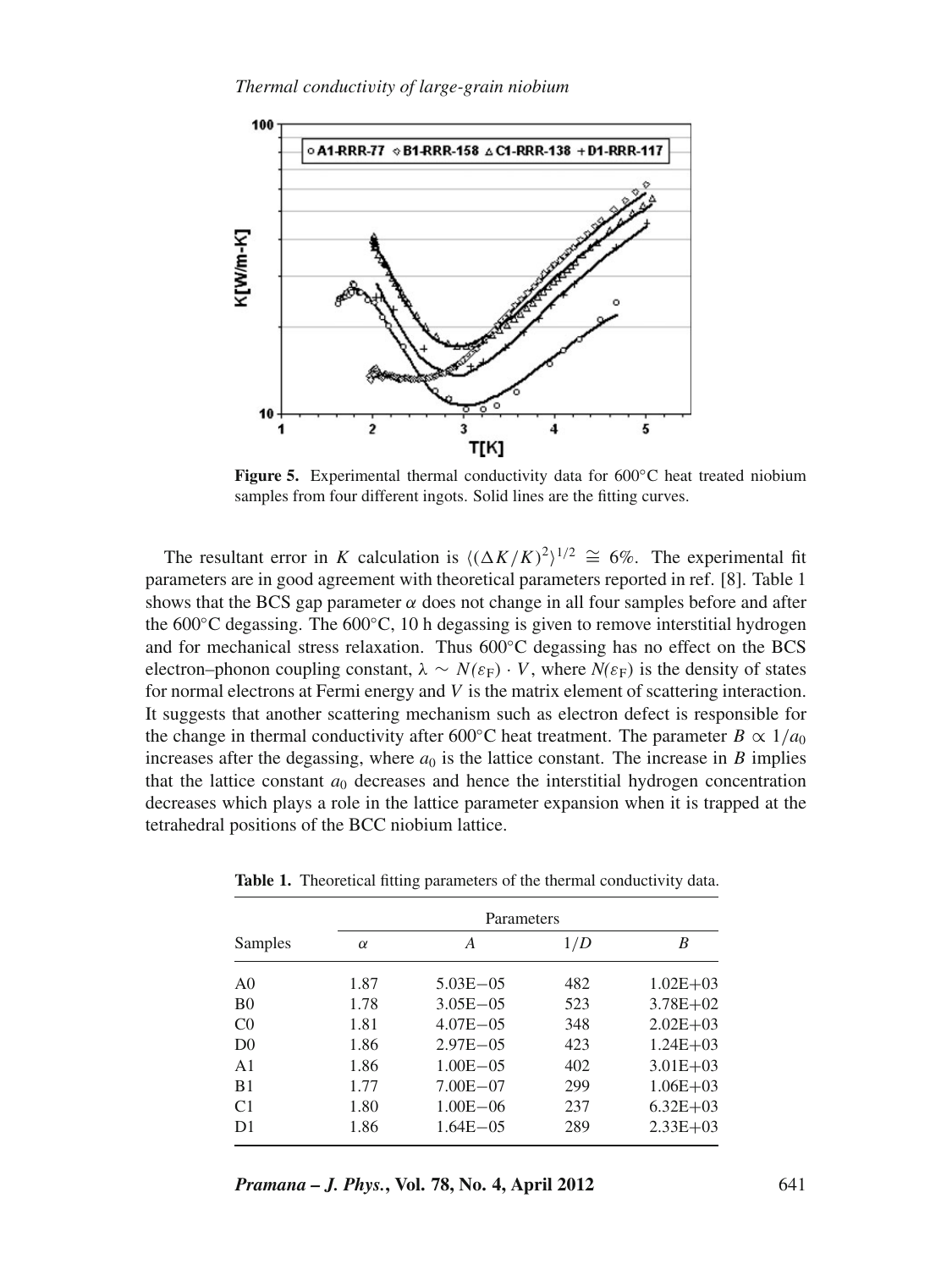

**Figure 6.** Thermal conductivity data in normal and superconducting states for the sample C1. Solid lines are the fitting curves with eq. (6).

The temperature dependence of thermal conductivity for sample C1 in the superconducting state  $K_s$  and the normal conducting state  $K_n$  is plotted in figure 6. The solid line which fits the normal state data points is obtained from the first term on the right-hand side of eq. (6) excluding the  $R(y)$  term. The parameter *A* is the best fit value as shown in table 1 for the sample C1 and  $L = 2.45 \times 10^{-8}$  W K<sup>-2</sup>,  $\rho_{295K} = 1.45 \times 10^{-7}$  and  $RRR = 138$  are used as material constants for the fit in superconducting state. So the fit parameters are in good agreement for both the normal state and superconducting state data. As a result, this model can be used to calculate the electronic and phonon conductivities in normal and superconducting states.

## **4. Field dependence of thermal conductivity**

The core of the trapped flux line is represented by a region of radius  $\xi$ , the GL coherence length, within which the modulus of the order parameter,  $\Delta(r)$ , is appreciably reduced. Within this core, the magnetic field and the superfluid velocity are large enough to cause depairing, so that we expect to find bound excitations that are localized within the core. From the studies of Caroli *et al* [14], for clean materials with large GL parameter *k*, it is confirmed that except for an energy gap  $\sim \Delta_{\infty}/E_{\rm F}$ , where  $\Delta_{\infty}$  is the BCS energy gap in the Meissner state and  $E_F$  is the Fermi energy, the density of states is similar to that in a normal metal cylinder of radius ξ. The effect of magnetic field in the materials of smaller  $k_{\text{GL}}$  ( $\lambda_L/\xi$ ) has been studied by Hansen [15] and by Bergk and Tewordt [16]. They found that the small gap may disappear, but the density of states remains of the same order of magnitude.

The properties of these excitations (for small and large  $k_{\text{GL}}$ ) are quite different from those of normal electrons: coherence factors are generally different, and group velocities along the flux lines are expected to be much smaller than those of the normal electrons.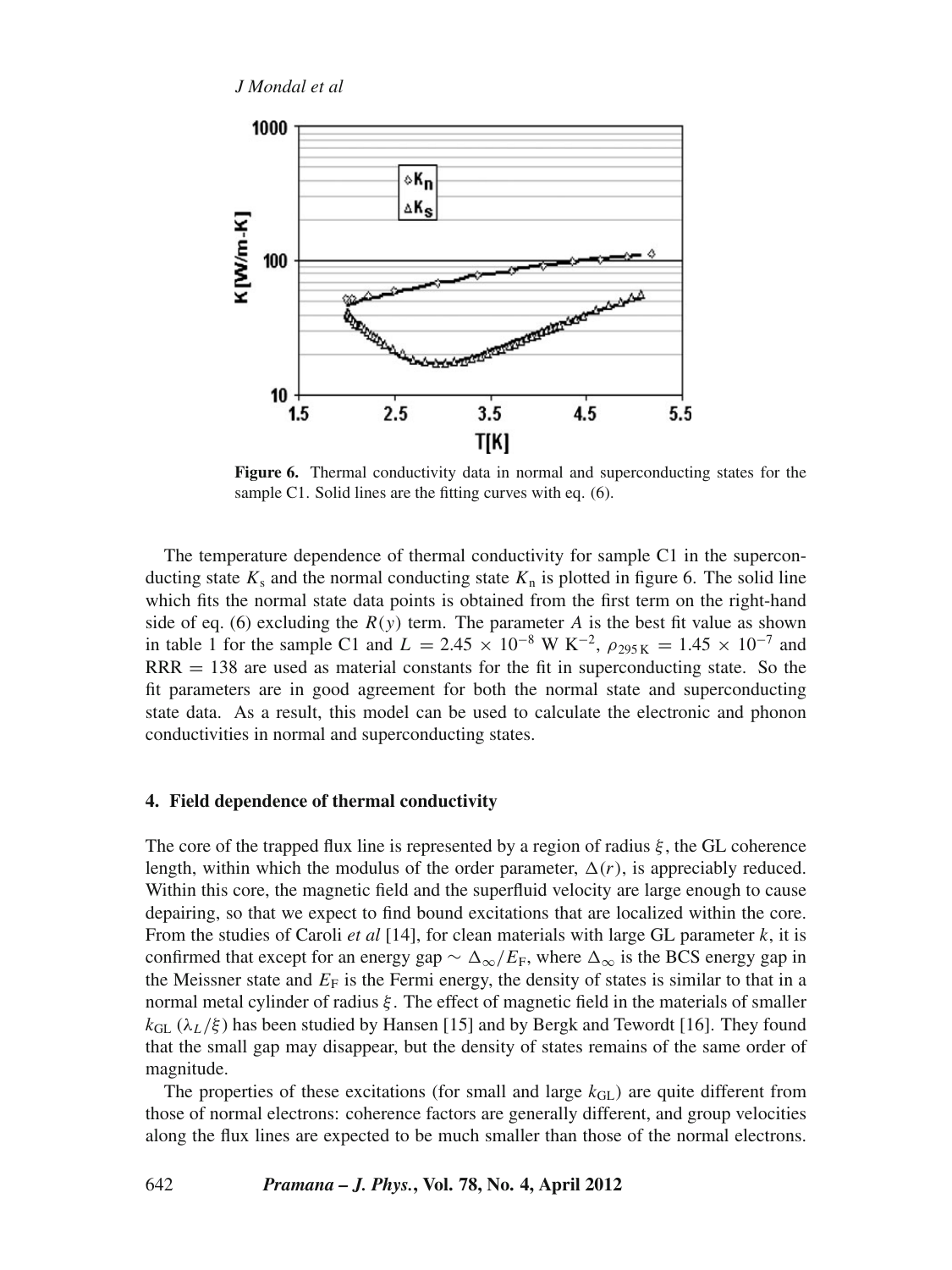The low group velocity means that the contribution of the bound excitations to the thermal conductivity (measured parallel to the flux lines) should be very small. In addition to these bound excitations there will be unbound excitations. The unbound excitations behave as BCS quasiparticles at distances larger than the penetration depth from the vortex core. Near the flux lines they will be modified as they interact with the magnetic field, the superfluid velocity and the modulation of  $\Delta(r)$ . This interaction will cause scattering among quasiparticles which in turn will reduce the electronic thermal conductivity in the mixed state due to the trapped flux lines in the material at favourable locations. In the Meissner state, phonons interact with the electronic excitations, and this interaction plays an important role in thermal conduction in the Meissner state of a superconductor at fairly low temperatures. When the magnetic flux is trapped within the material, phonons will again interact with the bound excitations in the core. The strength of this interaction can be calculated from Caroli *et al* [14] taking into account much higher frequencies for the thermally excited phonons.

Before presenting the experimental results, a theoretical review of the field dependence of the phonon and electron conductivities is discussed below.

(i) At low inductions ( $H \ll H_{c2}$ ) and at low temperature ( $T \ll T_c$ ) the phonons are scattered by a random array of vortices and these behave as if they were cylinders of normal metal [9,15]. The qualitative expression of the phonon conductivity as a function of *B* is given by

$$
\frac{K_{\rm ph}(0)}{K_{\rm ph}(B)} = 1 + \sigma \frac{B}{H_{\rm c2}} \frac{K_{\rm ph}(0)}{K_{\rm ph}^n},\tag{7}
$$

where  $\sigma$  is the average scattering diameter of the vortex line for the thermal phonons  $(\sigma \sim 0.5)$ . Similarly, the electronic thermal conductivity as a function of *B* is given by

$$
\frac{K_e(0)}{K_e(B)} = 1 + \frac{l_e a}{\Phi_0},\tag{8}
$$

where  $l_e$  is the mean-free path of electrons in zero field,  $\Phi_0$  is the flux quanta and *a* is the effective scattering diameter of a vortex line for the free excitations.

(ii) At large inductions, i.e. close to  $H_{c2}$  and at low temperature, the field-dependent thermal conductivity has been analysed by Houghton and Maki [9]. They have determined the thermal conductivity when (a) the temperature gradient is parallel to the applied magnetic field and (b) the temperature gradient is perpendicular to the applied magnetic field. The result of Houghton and Maki for the temperature gradient parallel to the applied magnetic field is given by

$$
\frac{\Delta K_{\parallel}}{K_{\rm e}^n} = -6\mu \left[ \left( 1 - \mu^2 \right) J_1 - \left( \frac{1}{4}\pi - \mu \right) \right],\tag{9}
$$

where

$$
J_1 = \int_0^{\pi/2} \frac{\cos \theta}{\cos \theta + \mu} d\theta = \frac{\pi}{2} + \frac{2\mu}{\sqrt{1 - \mu^2}} \tanh^{-1} \left[ \frac{\mu - 1}{\sqrt{1 - \mu^2}} \right]
$$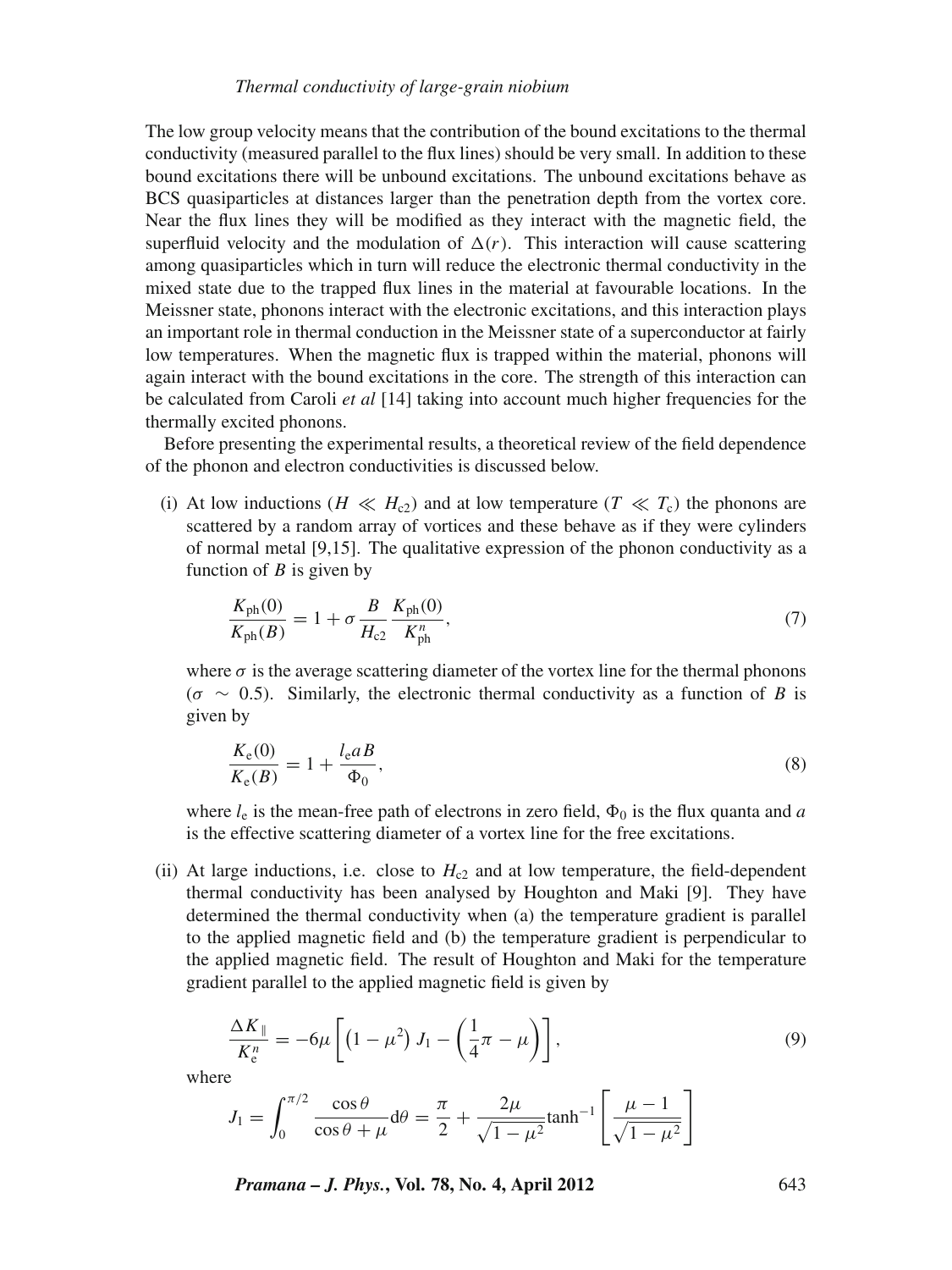and  $\mu$  is the transport coefficient given by

$$
\mu = 2\sqrt{\pi} \frac{\Delta^2}{\hbar^2 k_{\rm c} v_{\rm F}^2} l_{\rm e}
$$

in which  $k_c$  is the reciprocal lattice vector of the vortex lattice,  $v_F$  is the Fermi velocity,  $\Delta$  is the order parameter,  $l_e$  is the electron mean-free path and  $\Delta K_{\parallel}$  is the difference between the normal and superconducting state electronic thermal conductivities.

Figure 7 shows the experimental thermal conductivity measurement of the samples A1 and C1 with and without the trapped vortices. The bulk magnetization measurement allows us to get the values of remnant magnetization for those samples.

The bulk magnetization measurement for A1 and C1 is shown in figure 8. The magnetization curves show that the trapped magnetic fluxes in A1 and C1 are 58 and 80 mT respectively. Figure 7 shows that the effect on the electronic part of the thermal conductivity by the scattering of electrons with the vortex cores is negligibly small, whereas the phonons are strongly scattered causing an almost zero contribution to the net thermal conductivity. The field dependence of phonon and electronic conductivities of eqs (7) and (8) are used to interpret the thermal conductivity results with trapped vortices for the samples A1 and C1.  $K_{ph}^{n}$  is calculated from eq. (5) for normal metals using the value of the parameters  $D$  and  $\dot{B}$  from table 1. The phonon conductivities in the normal state for A1 and C1 are 0.01 and 0.017 W/m-K respectively. The value of electron mfp, *l*e, is calculated using the expression  $(1/\rho) = 2e^2 S_F l_e / 3(2\pi \hbar)^3$ , where  $S_F$  is the area of the Fermi surface in momentum space in the first Brillouin zone and  $\rho$  is the electrical resistivity. The values  $S_F = 2.23 \times 10^{-47} \text{ kg}^2 \text{ m}^2/\text{s}^2$ ,  $\rho = 2.37 \times 10^{-9} \text{ and } 1.12 \times 10^{-9} \Omega \text{ m}$  are



**Figure 7.** Plot of  $K_S$  vs. *T*. ( $\blacksquare$ ) C1 – zero field, (\*) C1 – trapped flux 81 mT,  $(\triangle)$  A1 – zero field, (⊙) A1 – trapped flux 60 mT. Solid lines are the fitting curves of eq. (6).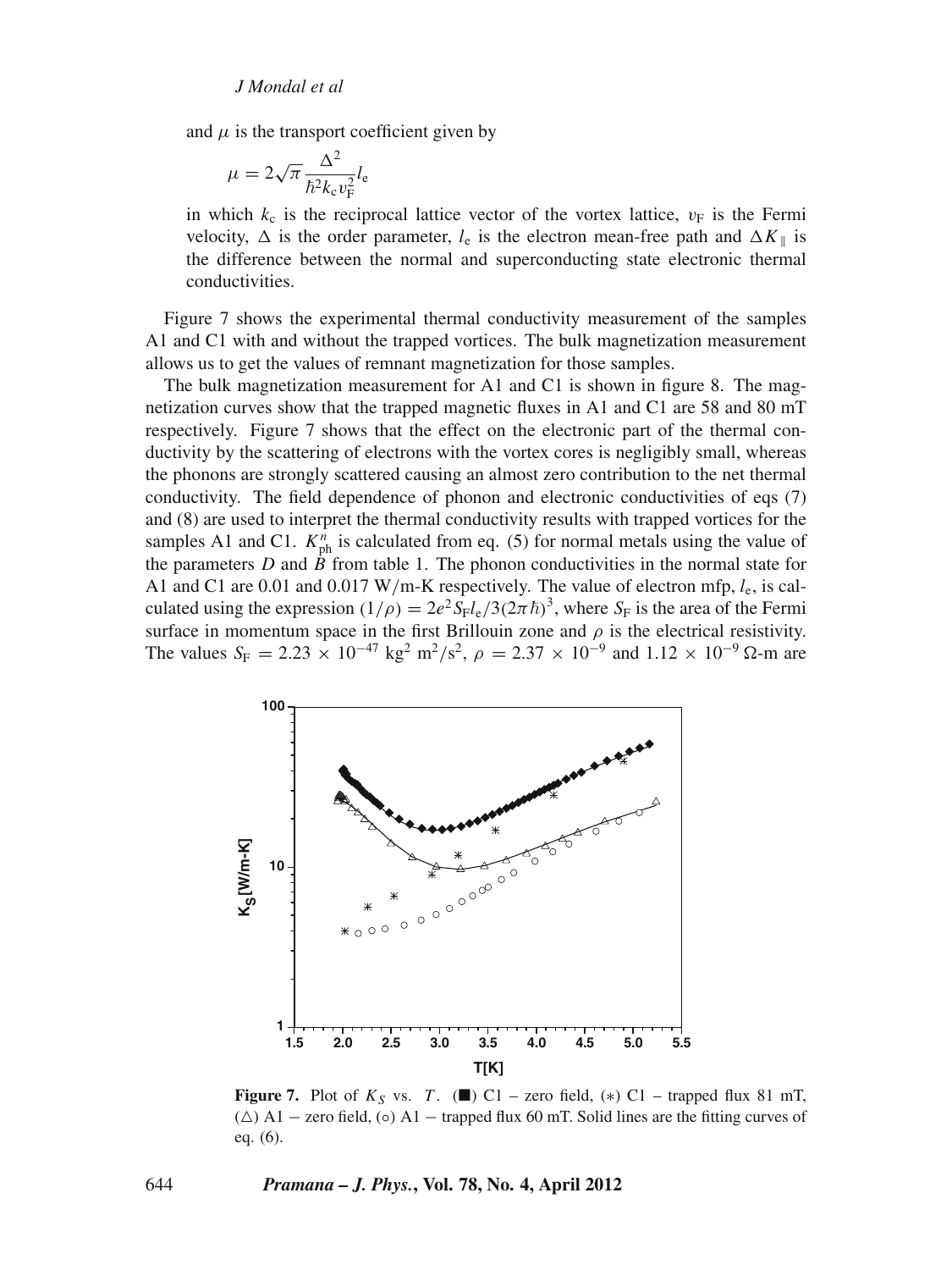

**Figure 8.** Magnetization curves at  $T = 2$  K with and without remnant magnetization for  $(--)$  A1,  $(-)$  C1.

used for samples A1 and C1 to calculate the electron mfp. The thermal conductivity model defined in §3 gives a reasonable fit of the experimental data points as shown in figure 9, when corrected using eqs (7) and (8) to take into account the presence of trapped vortices. The error in the calculation of *K* is  $((\Delta K/K)^2)^{1/2} \cong 6\%$ . Figure 9 shows that the deviation of the theoretical curve from the experimental data increases with the increase of trapped flux which signifies that other mechanisms, such as inter-vortex tunnelling and collective mode excitations of the flux line lattice, play a role at higher fields.



Figure 9. Effect of trapped vortices on the thermal conductivity of the superconducting state in samples A1 and C1. Solid lines represent the qualitative theoretical model by Vinen *et al* at low inductions and low temperature.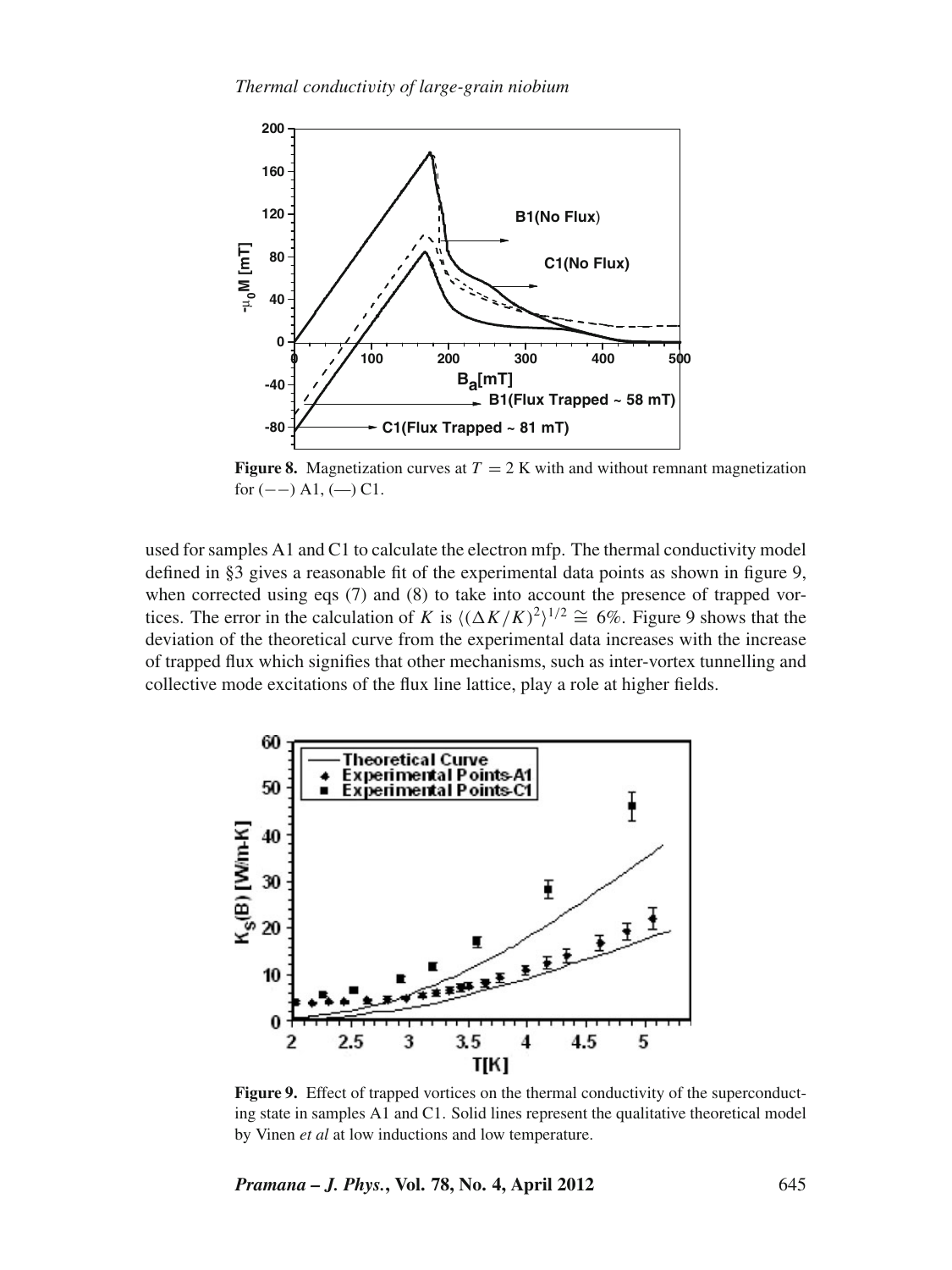As the flux lines act as normal metal cores randomly distributed over the sample cross-section, they can be treated as point-like scattering centres to the thermally excited phonons and BCS quasiparticles. The thermal conductivity results of samples A1 and C1 with trapped vortices are fitted with eq. (9) taking into account that the vortex cores are randomly distributed point-like scattering centres. The fitting parameters in the presence and absence of trapped vortices are summarized in table 2.

From table 2 we can see that the gap parameter  $\alpha$  and the coefficient of momentum exchange of electrons with the lattice vibration, *A*, decrease while the coefficient of momentum exchange of phonons with the electrons, *D*, increases in the presence of trapped vortices. The parameter *A*  $\propto N^{2/3}$  and the parameter *D*  $\propto N^{-2}$ , where *N* is the effective number of conduction electrons per atom. As the vortices are trapped inside the superconductor, the effective number of conduction electrons reduces because of the bound excitations within the vortex core. The reduction in the gap energy  $\alpha$  is due to the low energy excitations close to the vortex core. The energy gap of these excitations is very small and is given by  $\varepsilon_0 \sim \Delta_0^2/E_F$ . So the effective energy gap will be  $\Delta_{eff} \sim (\Delta_0 \varepsilon_0$ ). Taking  $E_F = 0.00018m_0c^2 = 91.8$  for niobium and  $\Delta_0 = 1.86$  (A1) and 1.78 (C1) from the experimental fit data of the zero trapped vortex sample, we get  $\varepsilon_0 \sim 0.04$  (A1) and 0.034 (C1) leading to an effective energy gap of  $\Delta_{\text{eff}} \sim 1.82$  (A1) and 1.74 (C1). This simple explanation gives an error of 2.4% for the fit parameter  $\alpha$ .

Figure 10 shows the variation of thermal conductivity with the applied magnetic field for the sample B1 with and without trapped vortices at 2 K. We can see that the value of  $H<sub>c1</sub>$  and  $H<sub>c2</sub>$  are independent of the sample condition from the point of view of trapped vortices. Both the curves are showing the same behaviour in the mixed state. In the mixed state the phonon contribution is negligibly small; it is the electronic contribution which increases with the increasing magnetic field as more and more quasiparticles start contributing to the thermal conductivity. Eventually, as the applied field reaches  $H_{c2}$ , the bulk of the superconductor is in the normal state while the surface remains in the superconducting state to an extent of the order of coherence length  $\xi_0$ . The figure shows a constant thermal conductivity between  $H<sub>c2</sub>$  and a value of the applied magnetic field beyond the third critical field  $H_{c3}$ . So we could not find any effect of the surface sheath on the measured thermal conductivity, as expected. Above  $H_{c2}$ , the specimen shows thermal conductivity behaviour of the normal metal. But there is a marked difference of the measured thermal conductivity data in the region  $0 \leq H \leq H_{c1}$  for the sample with and without trapped vortices. No magnetic flux enters the samples up to the first

| Parameters       | Sample A1             |                                | Sample C1             |                       |
|------------------|-----------------------|--------------------------------|-----------------------|-----------------------|
|                  | Zero flux             | Trapped flux $(58 \text{ mT})$ | Zero flux             | Trapped flux (81 mT)  |
| $\alpha$         | 1.86                  | 1.78                           | 1.78                  | 1.70                  |
| L                | $2.45 \times 10^{-8}$ | $2.45 \times 10^{-8}$          | $2.45 \times 10^{-8}$ | $2.45 \times 10^{-8}$ |
| $\boldsymbol{A}$ | $1.00 \times 10^{-5}$ | $1.77 \times 10^{-4}$          | $1.00 \times 10^{-6}$ | $7.94 \times 10^{-5}$ |
| 1/D              | 402                   | 1216                           | 216                   | 758                   |
| $\boldsymbol{B}$ | $3.01 \times 10^{3}$  | $3.35 \times 10^{2}$           | $6.32 \times 10^3$    | $2.63 \times 10^{2}$  |

**Table 2.** Theoretical fitting parameters in the presence and absence of trapped flux lines.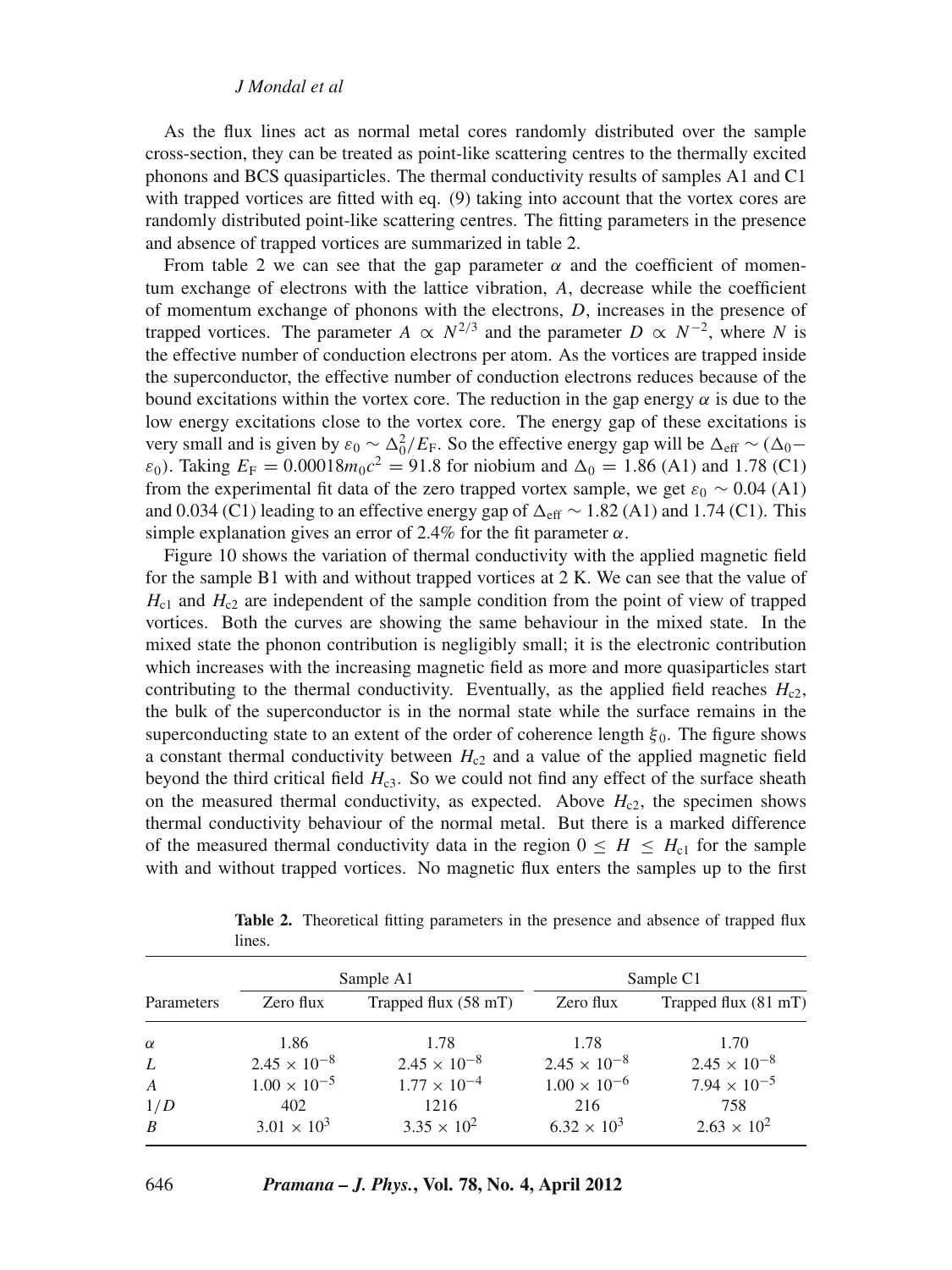

**Figure 10.** Field dependence of the thermal conductivity with and without trapped vortices measured with the field parallel to the heat flow direction at 2 K.

flux penetration at 180 mT. Below  $H_{c1}$ , the difference between the thermal conductivity values of the two curves in figure 10 is due to the strong scattering of phonons by the vortex cores as explained earlier.

At large inductions and low temperature, the field-dependent thermal conductivity is represented by the Houghton–Maki theory described by eq. (9). A plot of  $\mu$  vs.  $\Delta K/K_c^n$ is shown in figure 11.



**Figure 11.**  $\Delta K/K_e^n$  as a function of  $\mu$  in sample B1. ( $\Delta$ ) Sample B1 without any trapped flux in zero field,  $(\blacksquare)$  sample B1 with an initial remnant magnetization of about 58 mT. Solid line is the theoretical curve of Houghton–Maki.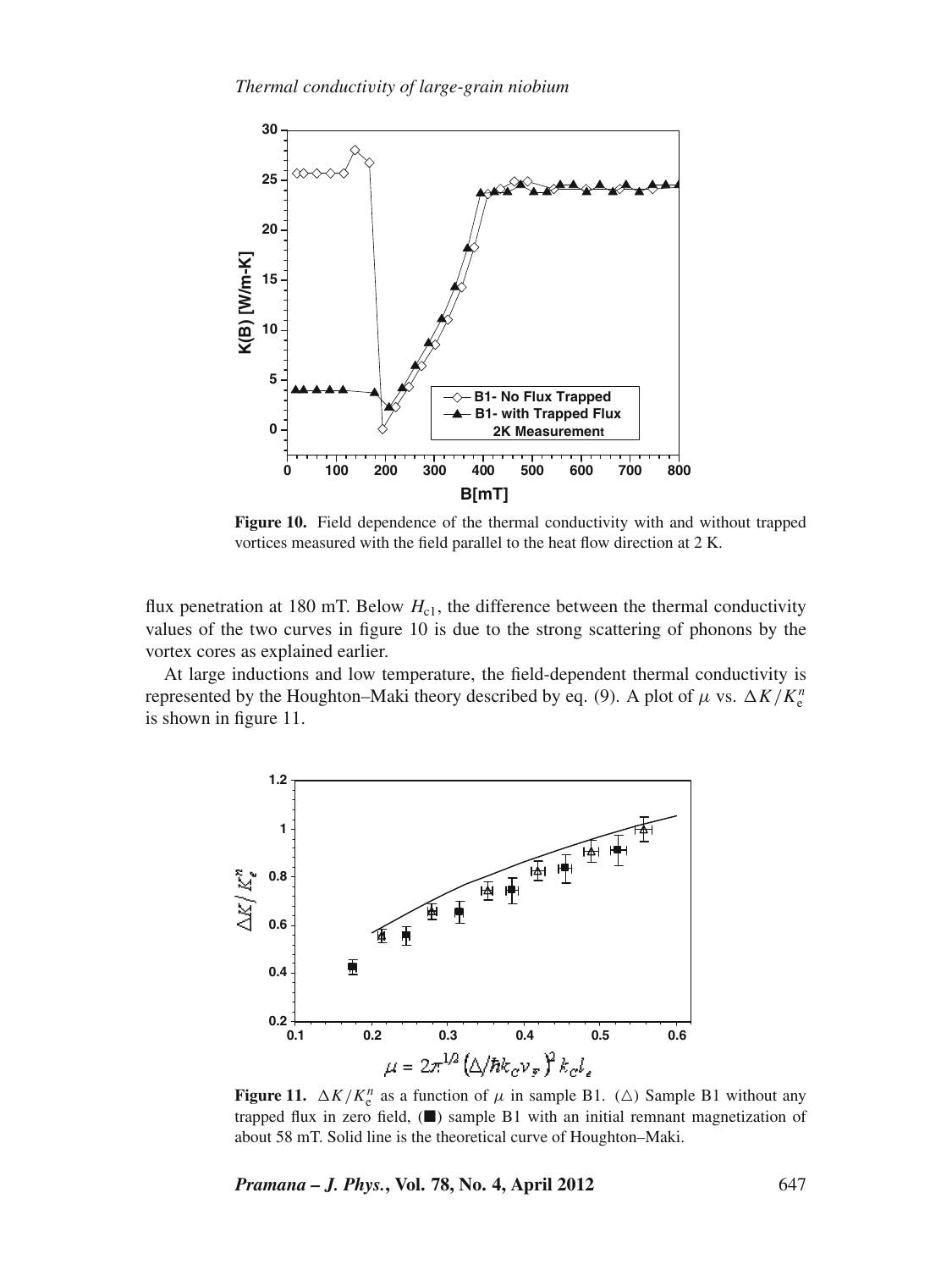

Figure 12. Plot of thermal conductivity in superconducting state in zero remnant field, with remnant field and heating up the sample through  $T_c$  to exclude the flux lines to reproduce the zero-field curve.

Figure 11 shows that when there are trapped vortices in zero field, the experimental data points for  $0.2 \leq \mu \leq 0.6$  lie below the theoretical curve as well as the baseline measurement data in zero field without the trapped vortices. This might be due to the additional contributions from the bound excitations in the form of tunnelling. Although the exact cause is not yet clear, there is definitely an additional contribution to the thermal conductivity in case of initial remnant magnetization. An experiment can be conducted in future with different remnant magnetizations at zero field and the corresponding thermal conductivity measurement will produce a systematic deviation from the Houghton–Maki theory and the evidence for this new contribution to the thermal conductivity can be established.

Finally, figure 12 shows the measurements of the thermal conductivity of sample C1 after zero-field cooling, after the applied magnetic field was cycled from zero up to  $H_{c2}$ and then back to zero, and after warming up the sample above  $T_c$  followed by zerofield cooling. The remnant magnetization after cycling the applied magnetic field is about 81 mT. As shown in figure 12, the phonons are strongly scattered by the vortex cores. By raising the temperature of the sample above  $T_c$  (9.25 K), the remnant magnetic field is homogeneously distributed throughout the normal conducting sample. By lowering the temperature below  $T_c$ , the magnetic flux is expelled from the superconductor and a new thermal conductivity measurement reproduces the data obtained after the first measurement, in the absence of any applied magnetic field.

## **5. Conclusions**

The thermal conductivity as a function of temperature measured on large-grain niobium samples in the Meissner state is well described by the model of ref. [8] within the